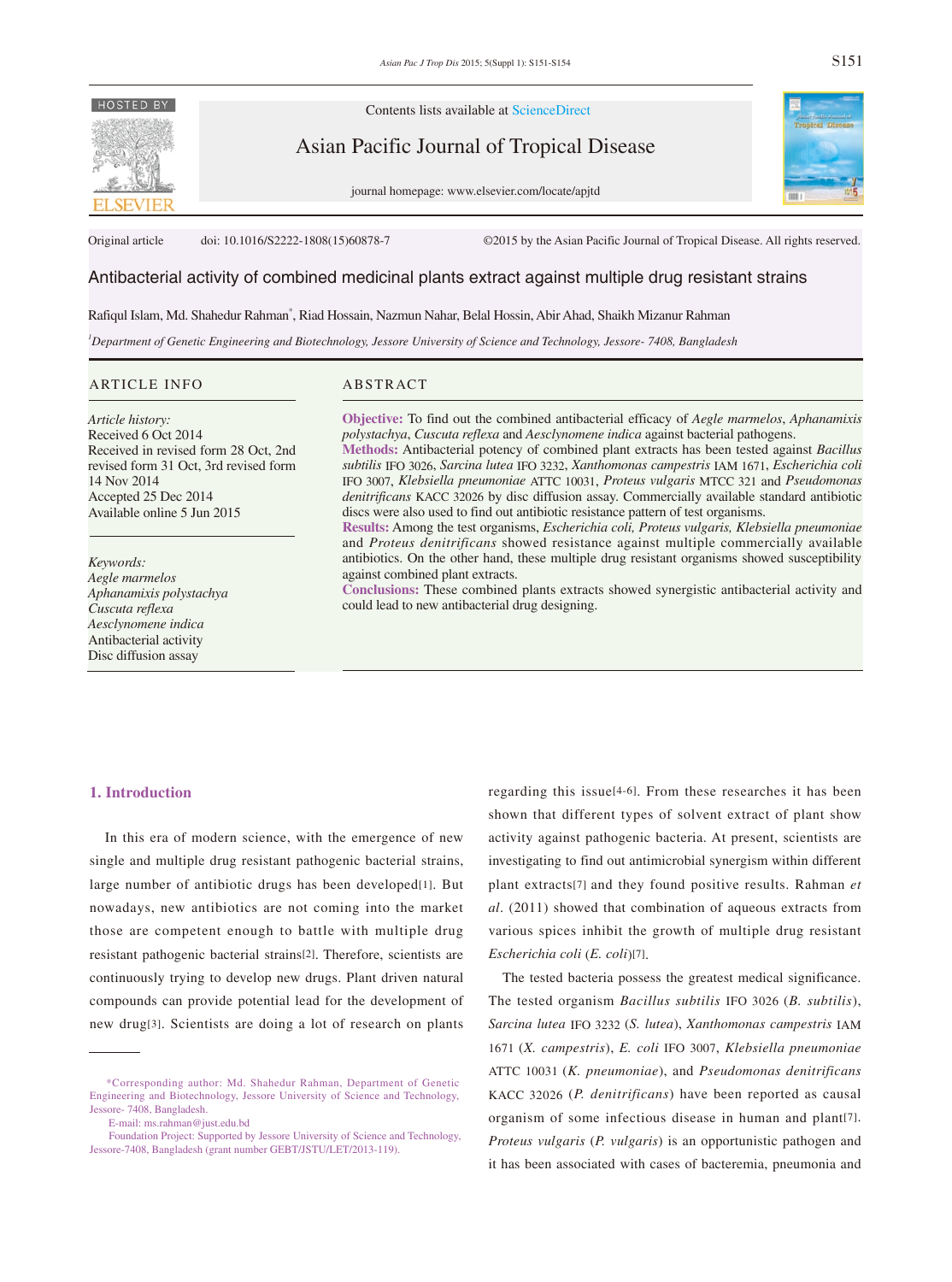focal lesion. It can cause different types of infection including urinary tract infections, wound infections and is a common cause of pyelonephritis and prostatis[8]. *E. coli* and *K. pneumonia* are responsible for various disease including urinary tract, gastrointestinal tract, wound infections, bacteriaemia, pneumonia septicaemia and meningitis[3].

 In this study, we use four plants [*Aegle marmelos* (*A. marmelos*), *Aphanamixis polystachya* (*A. polystachya*), *Cuscuta reflexa* (*C. reflexa*) and *Aesclynomene indica* (*A. indica*)] native to Indian subcontinent. All of these plants known to have medicinal properties[9,10]. *A. marmelos* is a very well known and popular medicinal plant and posses antidiarrhoeal, antimicrobial, antiviral, radioprotective, anticancer, chemopreventive, antipyretic, ulcer healing, antigenotoxic, diuretic, antifertility and anti-inflammatory properties[10]. *C. reflexa* is an interesting medicinal plant having antispasmodic, hemodynamic, anticonvulsant, antihypertensive, muscle relaxant, cardiotonic, antiviral, antibacterial, antioxidant, diuretic and hair growth activities[11]. Another plant used in this study *A. indica*, possesses hepatoprotective, anti-inflammatory, antimicrobial and wounds healing effect[12]. Last one used *A. polystachya* is traditionally used in liver and spleen disorders, tumors, ulcer, dyspepsia, intestinal worms, skin diseases, leprosy, diabetes, eye diseases, jaundice, hemorrhoids, burning sensation, arthritis and leucorrhoea[9]. Present study aimed to determine the combined antibacterial effects of these plants against some well known pathogens.

### **2. Materials and methods**

## *2.1. Plant materials*

 Leaves of *A. marmelos* (Accession number DACB 38691), *A. polystachya* (Accession number DACB 38688), *C. reflexa* (Accession number DACB 38694) and *A. indica* (Accession number DACB 38689) were collected from Jessore region, Bangladesh during the month of April, 2013 and identified by Bushra Khan, Principal Scientific Officer, National Herbarium, Mirpur, Dhaka 1216, Bangladesh.

## *2.2. Preparation of extracts*

 Collected plant materials were water cleaned, manually chopped into small pieces and air dried under shade for fifteen to twenty days. After drying, the plant materials were pulverized into fine powder by a grinding machine and stored in dark airtight container. Then by using these powder and methanol, ethanol, ethylacetate, *n*-hexane, petroleum ether and dichloromethane, crude extracts were prepared. After that, all the extracts were diluted to 4 mg/mL and stored in refrigerator at 4 °C in sterile container for further use[5].

## *2.3. Test organisms*

 *B. subtilis* IFO 3026, *S. lutea* IFO 3232, *X. campestris* IAM 1671, *E. coli* IFO 3007, *K. pneumoniae* ATTC 10031, *P. vulgaris* MTCC 321 and *P. denitrificans* KACC 32026 were used in this study. These strains were collected from the Microbiology Laboratory of Department of Biotechnology and Genetic Engineering, Islamic University, Kushtia, Bangladesh.

## *2.4. Antibacterial assay*

 Commercially available standard antibiotics were used for comparison of the antibacterial activity (Invitrogen, USA). *In vitro* antibacterial activity of the test samples were assayed according to Barry (1980)[13]. Sterile paper disks of 5 mm diameter were impregnated with mixtures of different crude extracts (1:1, 1:1:1, 1:1:1:1) and then air dried. Each disk contains approximately 300 μg of crude extract mixture. All disks were stored at 4 °C when not in use[7]. These paper discs were placed on nutrient agar (HiMedia Laboratories, India) inoculated with the test bacteria and incubated at 37 °C for 24 h[11]. Nalidixic acid (30 μg/disc) (Invitrogen, USA) were used as positive control and blank discs (impregnated with solvents followed by evaporation) were used as negative control. After incubation the culture plates were examined and the zones of inhibition were measured in millimeter scale[5].

#### **3. Results**

 All bacterial species showed resistance against ceftazidime (a third generation antibiotic) except *B. subtilis*. Except *S. lutea* and *B. subtilis*, other five strains also showed resistance against cefuroxime. The highest growth inhibition zone was obtained with erythromycin (39 mm, against *B. subtilis*). *E. coli*, *K. pneumonia*e and *P. vulgaris* also showed resistance against ampicillin (Table 1).

 Table 2 shows that the combined petroleum ether extract revealed the highest growth inhibition zone against all tested organism except *E. coli*. In case of *E. coli* combined ethanol extract show the highest activity (12.5 mm). *B. subtilis* and *P. denitrificans* showed the highest susceptibility against petroleum ether extract which was 13.5 mm.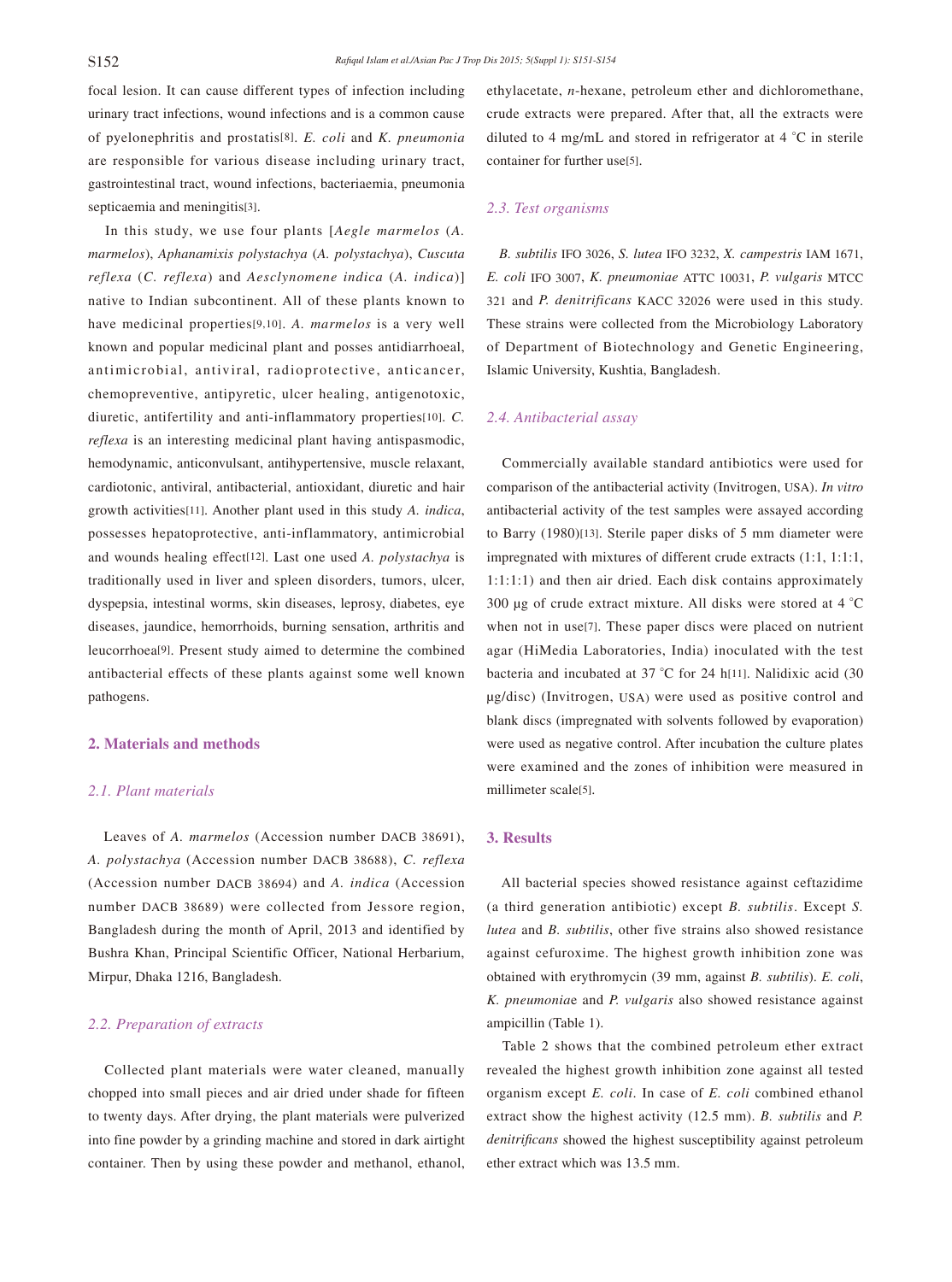#### **Table 1**

Antibiotic resistance pattern of test organisms.

| Bacterial strain   | Inhibition zone (mm) |            |                          |                          |      |           |                              |            |      |            |                          |      |                          |            |
|--------------------|----------------------|------------|--------------------------|--------------------------|------|-----------|------------------------------|------------|------|------------|--------------------------|------|--------------------------|------------|
|                    | <b>GEN</b>           | <b>COT</b> | CXM                      | CAZ                      |      | <b>NA</b> | <b>VA</b>                    | <b>AZM</b> | TE   | <b>CIP</b> | COX                      | E    | AMP                      | <b>CTX</b> |
| <b>B.</b> subtilis | 28.0                 | 20.0       | 20.0                     | 22.0                     | 36.0 | 23.0      | 28.0                         | 27.0       | 27.0 | 30.0       | 28.0                     | 39.0 | 6.0                      | 24.0       |
| S. lutea           | 34.0                 | 13.0       | 110                      | $\overline{\phantom{a}}$ | 19.0 | 25.0      | 15.0                         | 35.0       | 35.0 | 30.0       | 12.0                     | 30.0 | 16.0                     | 25.0       |
| X. campestris      | 19.0                 | 7.0        | $\overline{\phantom{a}}$ | $\overline{\phantom{a}}$ | 19.0 | 20.0      | $\qquad \qquad \blacksquare$ | 28.0       | 16.0 | 33.0       | $\overline{\phantom{a}}$ | 15.0 | 11.0                     | 24.0       |
| E. coli            | 29.0                 | 22.0       | $\overline{\phantom{0}}$ | $\overline{\phantom{a}}$ | 25.0 | 21.0      | 21.0                         | 28.0       | 31.0 | 29.0       | 20.0                     | 23.0 | $\overline{\phantom{a}}$ | 34.0       |
| K. pneumoniae      | 20.0                 | 25.0       | $\overline{\phantom{0}}$ | $\overline{\phantom{a}}$ | 25.0 | 17.0      | 20.0                         | 27.0       | 20.0 | 28.0       | $\overline{\phantom{a}}$ | 20.0 | $\overline{\phantom{a}}$ | 32.0       |
| P. vulgaris        | 21.0                 | 20.0       | $\overline{\phantom{a}}$ | $\overline{\phantom{a}}$ | 25.0 | 20.0      | 16.0                         | 23.0       | 21.0 | 29.0       | 17.0                     | 18.0 | $\overline{\phantom{a}}$ | 20.0       |
| P. denitrificans   | 29.0                 | 15.0       | $\overline{\phantom{0}}$ | $\overline{\phantom{a}}$ | 24.0 | 20.0      | 16.0                         | 20.0       | 25.0 | 27.0       | 16.0                     | 16.0 | 6.7                      | 17.0       |

GEN: Gentamicin (10 μg/disc); COT: Co-trimoxazole (25 μg/disc); CXM: Cefuroxime (30 μg/disc); CAZ: Ceftazidime (30 μg/disc); C: Chloramphenicol (30 μg/ disc); NA: Nalidixic acid (30 μg/disc); VA: Vancomycin (30 μg/disc); AZM: Azithromycin (30 μg/disc); TE: Tetracycline (30 μg/disc); CIP: Ciprofloxacin (5 μg/disc); COX: Cloxacilin (1 μg/disc); E: Erythromycin (15 μg/disc); AMP: Ampicillin (25 μg/disc); CTX: Cefotaxime (30 μg/disc).

#### **Table 2**

type extract and solvent of extraction.

| Combinatorial effect of methanol, ethanol, ethyl acetate, n-hexane, |  |  |  |  |
|---------------------------------------------------------------------|--|--|--|--|
| dichloromethane, petroleum ether extract of plants.                 |  |  |  |  |

| Bacterial strain   | Inhibition zone (mm) |                      |          |        |      |                |  |  |  |  |  |  |  |
|--------------------|----------------------|----------------------|----------|--------|------|----------------|--|--|--|--|--|--|--|
|                    |                      | M1/M2/M3 E1/E2/E3/E4 | Ea1/Ea2/ | H1/H2/ |      | P1/P2 D1/D2/D4 |  |  |  |  |  |  |  |
|                    |                      |                      | Ea3/Ea4  | H3/H4  |      |                |  |  |  |  |  |  |  |
| <b>B.</b> subtilis | 10.0                 | 10.5                 | 8.5      | 8.0    | 13.5 | 8.0            |  |  |  |  |  |  |  |
| S. lutea           | 8.5                  | 11.0                 | 8.0      | 7.0    | 12.0 | 7.0            |  |  |  |  |  |  |  |
| X. campestris      | 7.0                  | 7.5                  | 6.5      | 6.5    | 12.5 | 8.0            |  |  |  |  |  |  |  |
| E. coli            | 9.0                  | 12.5                 | 6.5      | 7.5    | 12.0 | 8.0            |  |  |  |  |  |  |  |
| K. pneumonia       | 7.0                  | 10.0                 | 7.0      | 9.0    | 10.0 | 6.5            |  |  |  |  |  |  |  |
| P. vulgaris        | 8.0                  | 8.5                  | 7.0      | 6.5    | 13.0 | 7.0            |  |  |  |  |  |  |  |
| P. denitrificans   | 8.0                  | 10.0                 | 10.0     | 7.5    | 13.5 | 7.0            |  |  |  |  |  |  |  |

M: Methanol; E: Ethanol; Ea: Ethyl acetate; H: *n-*Hexane; P: Petroleum ether; D: Dichloromethane; 1: *A. marmelos*; 2: *A. polystachya*; 3: *C. reflexa*; 4: *A. indica*.

 Table 3 shows the antibacterial activity result of different solvent extract combinations. When extracts were combined into 1:1:1:1 ratio, ethyl acetate extract containing combinations showed the highest antibacterial efficacy. The highest growth inhibition zone was detected against *E. coli* by D1/M3/H2/Ea4 combination. The lowest inhibition zone was observed with Ea1/Ea3/D2/D4 extract against *S. lutea*.

 These plants individually show low antibacterial activity such as antibiotic activity of *A. indica* had been shown 3.3±2 mm against *Klebsiella* sp. However, in this study, combined extract of *A. indica* with other three plants showed 6.5 to 14.5 mm inhibition zone against *K. pneumonia* which depends on the

## **4. Discussion**

 Combined plant extracts therapy would be a potential way for producing desirable synergistic effects to combat bacterial infection as well as to prevent the continuous emergence of bacterial resistance[14]. Microorganisms exhibit a range sensitivity against different extracts, which depends on the type of extract and the solvent of extraction[15]. In this study, *E. coli*, *K. pneumonia*e, *X. campestris*, *P. vulgaris* and *P. denitrificans* demonstrated multiple drug resistance which are in good accord with those found in other studies[7,16]. On the other hand, D1/M3/H2/Ea4 combination extract demonstrated the highest potential effect against *E. coli*. Previous study also showed significant antibacterial activity against *E. coli* and *K. pneumonia*e in P/D/E, P/E and P/D extract combinations[3].

 Present study exerted a broad spectrum antimicrobial activity by significantly inhibiting both the Gram-positive and Gramnegative bacteria. Tested organisms showed resistance against third generation antibiotic whereas tested plant extract showed noteworthy activity. *X. campestris* is a plant pathogen for cabbage and cauliflower and *E. coli* and *K. pneumonia* are human pathogen[5]. *E. coli* and *K. pneumonia* are responsible

**Table 3**

|  |  |  | Synergistic activity of various plant extract in different combinations. |
|--|--|--|--------------------------------------------------------------------------|
|  |  |  |                                                                          |

| Bacterial strain | Inhibition zone (mm) |                |                   |              |        |                                 |        |                     |        |                |       |                 |        |                                  |        |       |       |              |       |        |       |
|------------------|----------------------|----------------|-------------------|--------------|--------|---------------------------------|--------|---------------------|--------|----------------|-------|-----------------|--------|----------------------------------|--------|-------|-------|--------------|-------|--------|-------|
|                  | DI/M3/               | Ea1.           | E1/P <sub>2</sub> | M1           | H1/F2/ | P1/D2I                          | P1/P2/ | E1/H <sub>2</sub> / | D1/D2I | M1             |       | Ea1/E2/ P1/Ea2/ | D1/H2/ | M1/M3/                           | E1/E3/ | Ea1/  | P1/P2 | H1/H2/       | M1    | P1/P2/ | Fa1/  |
|                  | H2/Fa4               | M2/E3/         | Fa3/H4            | Fa2I         | M3/Fa4 | E <sub>3</sub> /E <sub>a4</sub> | H3/D4  | M3/Ea4 Ea3/E4       |        | M2/F3/         | H3/D4 | H3/H4           | Fa3/   | Fa <sub>2</sub> /F <sub>a4</sub> | D2/D4  | Fa3/  | H3/H4 | <b>E3/F4</b> | M3/   | Fa3/   | Fa3/  |
|                  |                      | D <sub>4</sub> |                   | <b>H3/E4</b> |        |                                 |        |                     |        | H <sub>4</sub> |       |                 | Ea4    |                                  |        | M2/E4 |       |              | D2/D4 | Ea4    | D2/D4 |
| B. subtilis      | 13.0                 | 10.0           | 12.0              | 13.0         | 11.0   | 11.0                            | 11.0   | 10.0                | 10.0   | 9.0            | 10.5  | 8.0             | 9.0    | 7.0                              | 7.0    | 8.0   | 7.0   | 10.0         | 8.0   | 14.0   | 7.5   |
| S. lutea         | 12.0                 | 10.5           | 9.0               | 15.0         | 12.0   | 11.0                            | 11.5   | 10.0                | 13.5   | 9.0            | 12.0  | 7.5             | 8.0    | 10.0                             | 10.0   | 11.0  | 9.0   | 10.0         | 11.0  | 13.0   | 6.2   |
| X. campestris    | 10.0                 | 9.0            | 12.0              | 12.0         | 9.0    | 10.0                            | 10.0   | 10.0                | 11.0   | 10.0           | 11.0  | 7.0             | 8.5    | 7.0                              | 8.0    | 6.5   | 10.5  | 9.0          | 6.5   | 10.0   | 6.5   |
| E. coli          | 15.5                 | 14.0           | 9.5               | 15.0         | 11.0   | 13.0                            | 10.5   | 9.0                 | 10.0   | 8.5            | 10.0  | 6.5             | 7.5    | 8.0                              | 8.0    | 8.0   | 9.0   | 10.0         | 9.0   | 9.0    | 8.0   |
| K. pneumonia     | 11.0                 | 8.0            | 9.0               | 10.0         | 14.5   | 8.0                             | 7.0    | 7.5                 | 11.0   | 10.5           | 10.0  | 8.0             | 8.5    | 11.0                             | 8.0    | 10.0  | 10.0  | 9.5          | 8.5   | 9.0    | 7.0   |
| P. vulgaris      | 10.0                 | 9.0            | 8.0               | 11.0         | 10.0   | 9.5                             | 12.0   | 10.0                | 12.0   | 8.5            | 12.0  | 7.0             | 7.5    | 8.0                              | 7.0    | 8.0   | 9.0   | 10.0         | 11.0  | 14.0   | 7.5   |
| P. denitrificans | 12.0                 | 9.0            | 9.0               | 10.5         | 9.0    | 10.0                            | 9.5    | 9.0                 | 11.0   | 10.0           | 10.0  | 6.5             | 8.0    | 6.5                              | 7.0    | 8.5   | 14.5  | 9.0          | 11.0  | 14.0   | 9.0   |

M: Methanol; E: Ethanol; Ea: Ethyl acetate; H: *n-*Hexane; P: Petroleum ether; D: Dichloromethane; 1: *A. marmelos*; 2: *A. polystachya*; 3: *C. reflexa*; 4: *A. indica*.